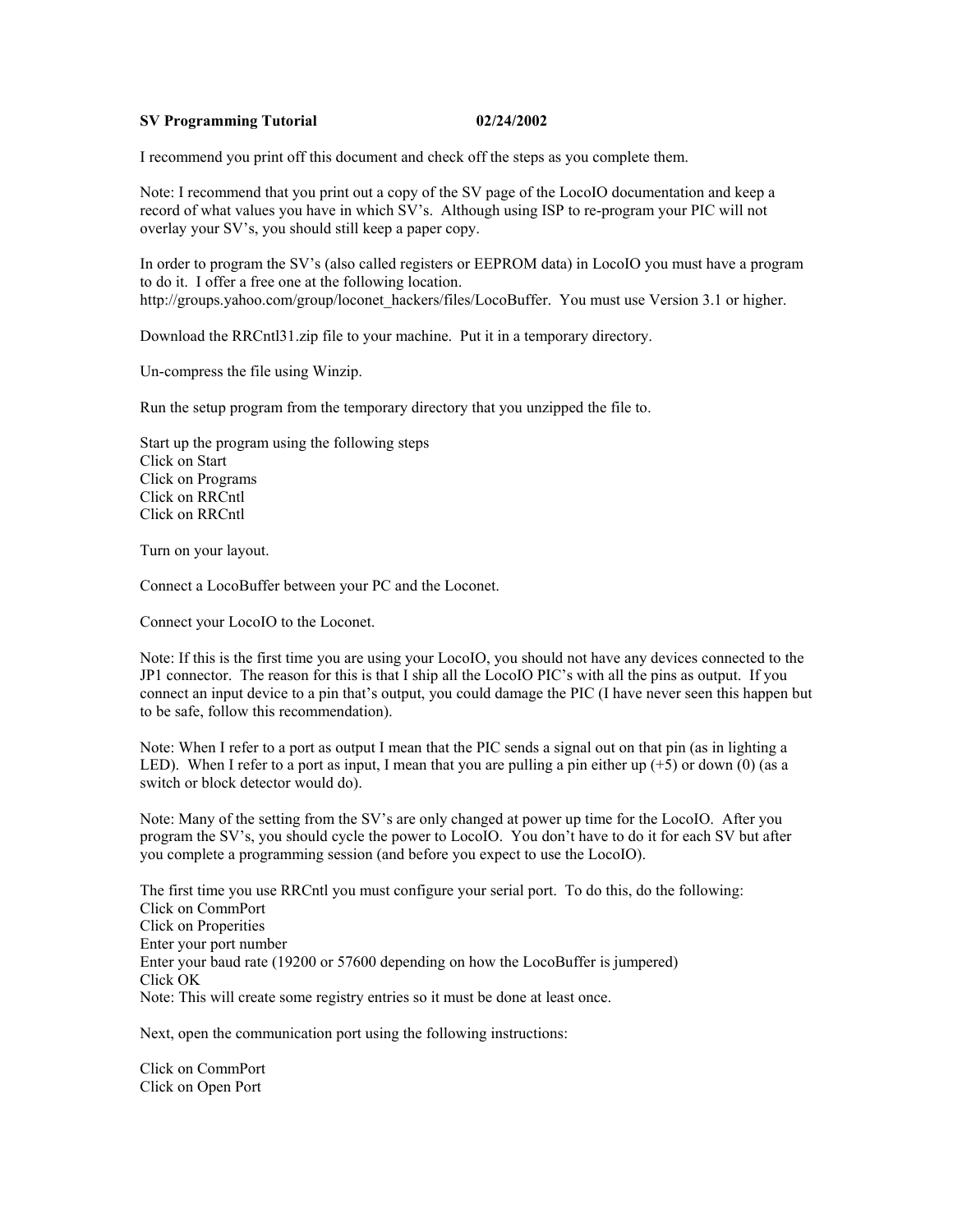Open the Packets panel using the following instructions:

Click on the Tools menu item Click on Debug (this is so you can see if things are working) The title on this panel is Packets

Open the LocoIO panel using the following instructions:

Click on the Tools menu item Click on LocoIO

Note: All numbers are in decimal unless they have a note saying that they are hex. All packet notation is in hex. Also, I tried to put the hex value after all decimal numbers ( $0x51$ ) is the hex value of decimal 81.

Each LocoIO on the Loconet needs a different address for programming purposes. I ship all LocoIO's with the high address of 01 and a low address of 81 ( $0x51$ ). If you did anything to mess up the data in the EEPROM then this is not the case. If you did that, follow the instructions in the document Fixing\_EEPROM.txt which can be found at http://groups.yahoo.com/group/loconet\_hackers/files/locoio

The first exercise is to see what value a SV has. To do this use the default values on the initial LocoIO panel. Click on Send on the LocoIO panel.

Note: All references to Clicking on Send refer to the Send button on the LocoIO panel (unless noted otherwise).

You should receive a 81 (0x51) in the D8 field on the right side if the screen. You should have also seen 2 E5…… messages come up on the Packets panel.

Note: Sometimes this doesn't happen correctly, so try again. I think Version 1.2 of the LocoIO code fixed most of the problems with this. This note applies to all the Send commands below.

Note: the PC has an address of 01 80. On the left side of the LocoIO panel you will see this value in the Destination High and Low fields. On the right side of the panel you will see these values in the destination fields.

Now we want to change the low address of this LocoIO. Do the following:

Change the value in the command field to 01.

Leave the Register number (I should change the label to SV) at 01 (which is the low address field).

Change the value in the Data field (for this tutorial we will use 82).

Click on Send.

You should now see 2 E5….. messages come up in the Packets panel and the D8 field should change to 82.

Now to address this LocoIO you must do the following:

Change the value in the Destination Low field to a different number (for the sake of this tutorial, use 82).

Note: All references to changing a value refer to the left column on the LocoIO panel. The right side is always for replies coming back.

In the rest of this tutorial, you have to make sure that the Destination Low field is correct.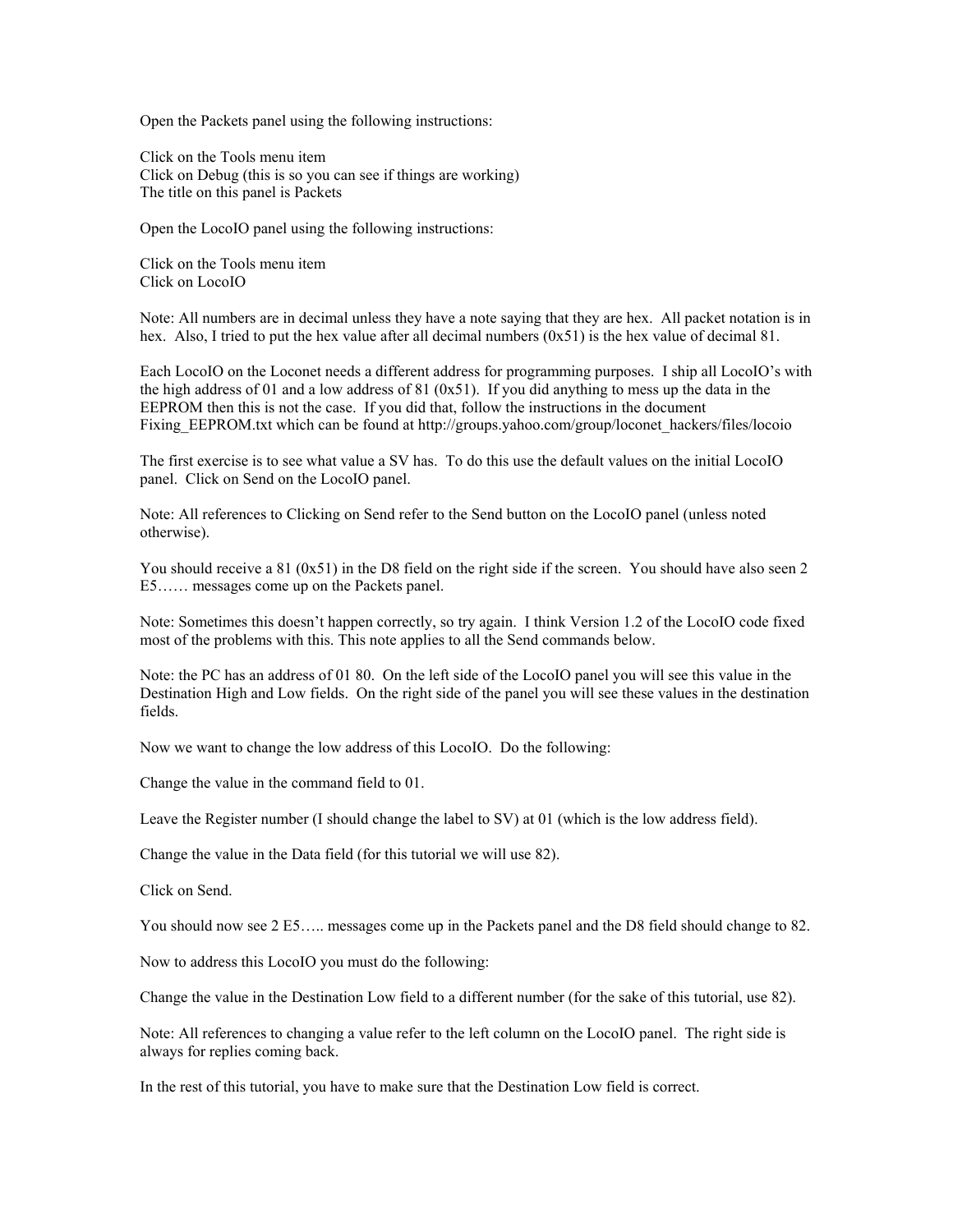# **Toggle switch**

Now we are going to configure a port for a toggle switch. I use single pole double throw switches but you can also us a single pole single throw if you use a proper pull up resistor.

Note: These set of instructions are for generating a OPC\_SW\_REQ (0xB0) message (usually from a switch action). To generate an OPC\_INPUT\_REP (0xB2) message (usually from a block detector) add 128 (0x80) to the value that you would put in the value1 field.

Example: When these instructions tell you to put a 28 ( $0x1C$ ) in register (SV) 4, you would now put a 156 (0x9C) in register (SV) 4.

JP1 pin35 – goes to one side of the switch JP1 pin1 – goes to the center of the switch JP1 pin2 – goes to the other side of the switch

First you must determine what message you would like to send out when the toggle switch is thrown.

Go over to your DT100 type throttle and put it in switch mode.

Turn the knob until you are at the number of one of your switches. (for this tutorial we will use 29)

Press the t button on your throttle. On your Packets panel you will see the following message B01C1043 (all values are hex)

Press the c button on your throttle. On your Packets panel you will see the following message B01C3063 (all values are hex)

Now look in the SV chart in the LocoIO documentation you will see that JP1 pin1 uses SV's 3, 4 and 5.

Now we want to configure those 3 SV's. Do the following:

Change the value in the command field to 01.

Change the Register number to 03 (which is the configuration field).

Change the value in the Data field to 15 (0x0F).

Click on Send.

You should now see 2 E5….. messages come up in the Packets panel and the D8 field should change to 15.

Change the value in the command field to 01.

Change the Register number to 04 (which is the value1 field).

Change the value in the Data field to 28 ( $0x1C$ ). (This is one less than the switch number on the DT100).

Click on Send.

You should now see 2 E5….. messages come up in the Packets panel and the D8 field should change to 28.

Change the value in the command field to 01.

Change the Register number to 05 (which is the value2 field).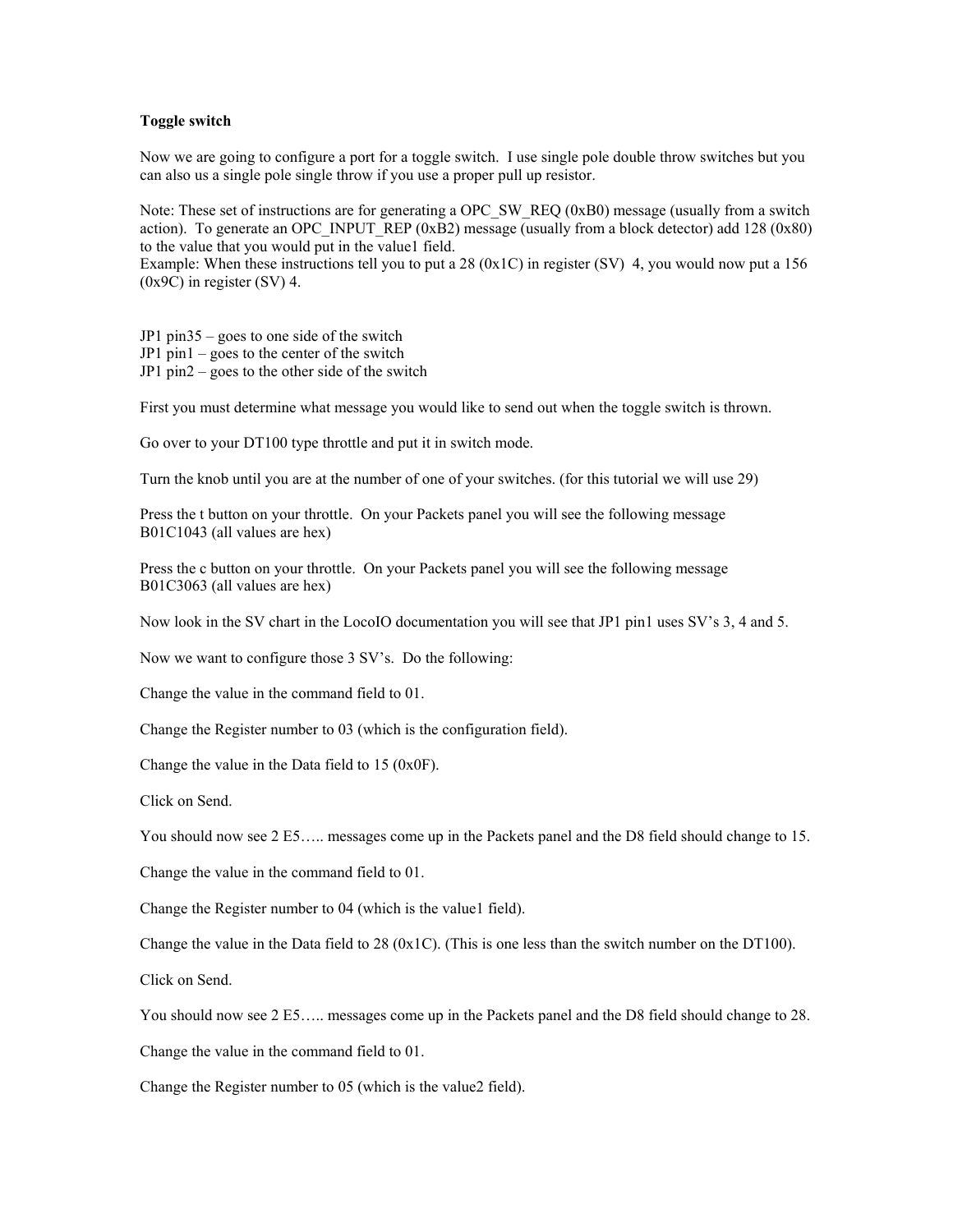Change the value in the Data field to  $16 (0x10)$ .

Click on Send.

You should now see 2 E5….. messages come up in the Packets panel and the D8 field should change to 16.

Now, turn off the power to the LocoIO.

Connect a SPDT toggle switch to JP1 pins 1, 2 and 35 as documented above.

Now, turn on the power to the LocoIO.

Now flip the toggle switch What you will see on the Packets panel is that when the switch is thrown to the direction that has 0 volts, the following message is sent to the Loconet: B01C1043 (all values are hex) And the turnout is thrown to the thrown position

Flip the toggle switch to the other direction (to the  $+5$  volt direction). The following message is sent to the Loconet: B01C3063 (all these values are hex) And the turnout is thrown to the closed position

### **Push Button switch**

Now we are going to configure a port for a push button switch. I use single pole double throw switches but you can also us a single pole single throw if you use a proper pull up resistor.

JP1 pin35 – goes to one side of the switch JP1 pin3 – goes to the center of the switch JP1 pin4 – goes to the other side of the switch

First you must determine what message you would like to send out when the toggle switch is thrown.

Go over to your DT100 type throttle and put it in switch mode.

Turn the knob until you are at the number of one of your switches. (for this step we will use 30)

Press the t button on your throttle. On your Packets panel you will see the following message B01D1042 (all values are hex)

Press the c button on your throttle. On your Packets panel you will see the following message B01D3062 (all values are hex)

Now look in the SV chart in the LocoIO documentation you will see that JP1 pin3 uses SV's 6, 7 and 8.

Now we want to configure those 3 SV's. Do the following:

Change the value in the command field to 01.

Change the Register number to 06 (which is the configuration field).

Change the value in the Data field to 47 (0x2F).

Click on Send.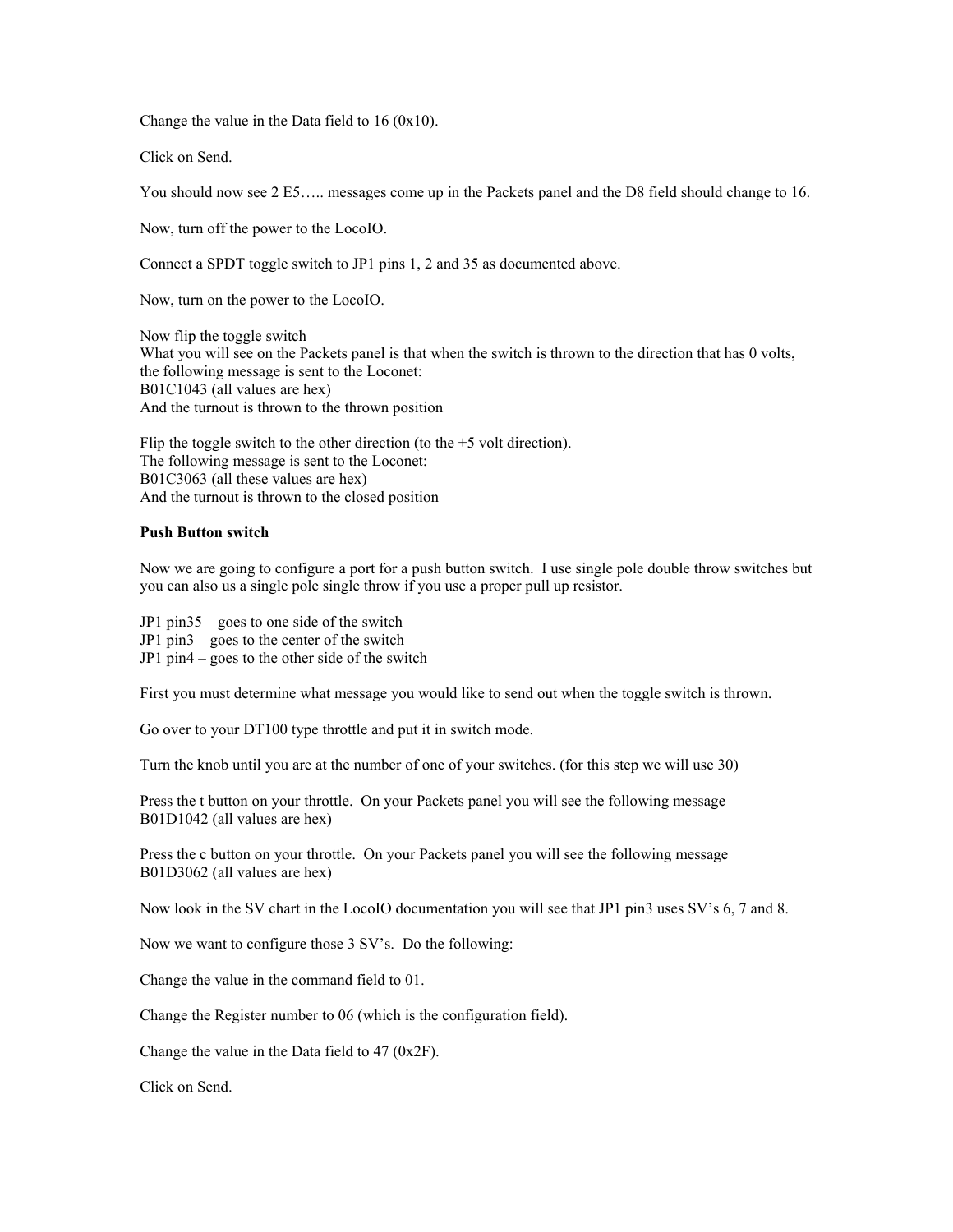You should now see 2 E5….. messages come up in the Packets panel and the D8 field should change to 47.

Change the value in the command field to 01.

Change the Register number to 07 (which is the value1 field).

Change the value in the Data field to 29 ( $0x1D$ ). (This is one less than the switch number on the DT100).

Click on Send.

You should now see 2 E5….. messages come up in the Packets panel and the D8 field should change to 29.

Change the value in the command field to 01.

Change the Register number to 08 (which is the value2 field).

Change the value in the Data field to  $16 (0x10)$ .

Click on Send.

You should now see 2 E5….. messages come up in the Packets panel and the D8 field should change to 16.

Now, turn off the power to the LocoIO.

Connect a SPDT push button switch to JP1 pins 3, 4 and 35 as documented above.

Now, turn on the power to the LocoIO.

Note: Depending on how the push button switch is wired, the turnout will be activated either on the press of the push button or the release. The next 2 paragraphs assume that the push button switch is wired for the push to be +5 volts and the release to be 0 volts.

Now push the push button switch You will see nothing change on the Packets panel Now release the push button What you will see on the Packets panel is the following message is sent to the Loconet: B01D3062 (all values are hex) And the turnout is thrown to the closed position

Now push the push button switch You will see nothing change on the Packets panel and the turnout will not change. Now release the push button What you will see on the Packets panel is the following message is sent to the Loconet: B01D1042 (all values are hex) And the turnout is thrown to the thrown position

Note: you can have the push button send the message either on the push or the release of the button. To change from one to the other, change the value in the configuration SV from 47 ( $0x2F$ ) to 111 ( $0x6F$ )

## **Turning a LED on and off from a OPC\_INPUT\_REP (0xB2) message (usually turns on a LED to indicate block occupancy)**

First decide what is going to generate the OPC\_INPUT\_REP message. One way this is done is by a block detector.

Go over to your layout that has block detection on it. Put an engine in the block you want to work with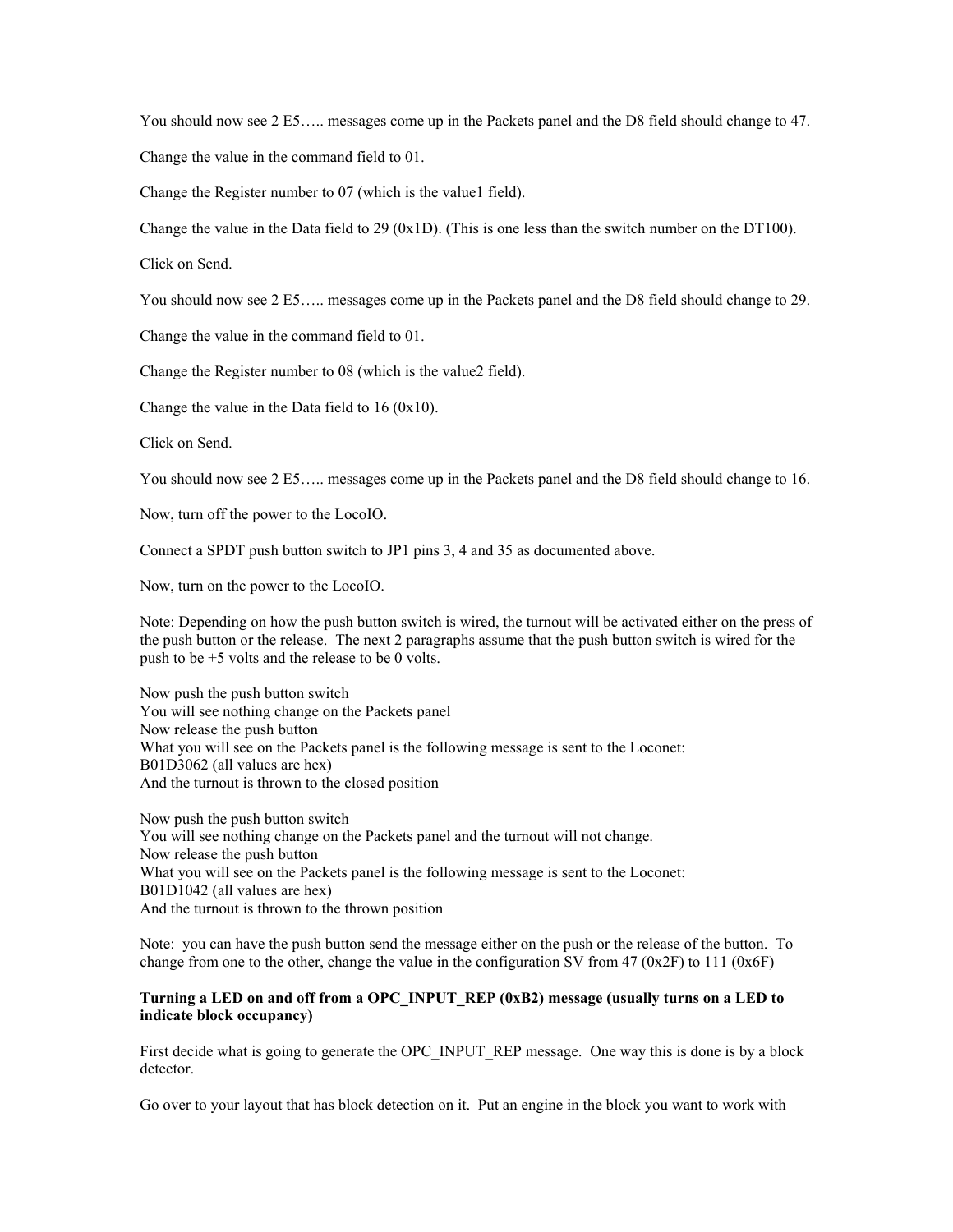and look at the 0xB2 message that is generated. It will be something like (all these values are hex)

B2043079 or B2042069 You will use 04 for SV value1 You will use 32 (0x20) for SV value2.

Or the message might look like B2041059 or B2040049 You will use 04 for SV value1 You will use 0 for SV value2.

Note: On a BigBoy system you will only get one of each pair of messages above. On a Chief, I believe it depends on how on of the DCS100 Op switches is set (I believe the default is to get both message in the message pair).

Now we are going to configure a port that has a LED attached to it.

JP1 pin5 – goes to one lead of the LED JP1 pin6 – goes to a 1K resistor that then goes to the other lead of the LED

Note: You have to figure out which is the anode and which is the cathode (trial and error works and won't break anything).

Now look in the SV chart in the LocoIO documentation you will see that JP1 pin5 uses SV's 9, 10 and 11.

Now we want to configure those 3 SV's. Do the following:

Change the value in the command field to 01.

Change the Register number to 09 (which is the configuration field).

Change the value in the Data field to 192 (0xC0).

Click on Send.

You should now see 2 E5….. messages come up in the Packets panel and the D8 field should change to 192.

Change the value in the command field to 01.

Change the Register number to 10 (which is the value1 field).

Change the value in the Data field to 04.

Click on Send.

You should now see 2 E5….. messages come up in the Packets panel and the D8 field should change to 04.

Change the value in the command field to 01.

Change the Register number to 11 (which is the value2 field).

Change the value in the Data field to 32 (0x20). (using the first example above)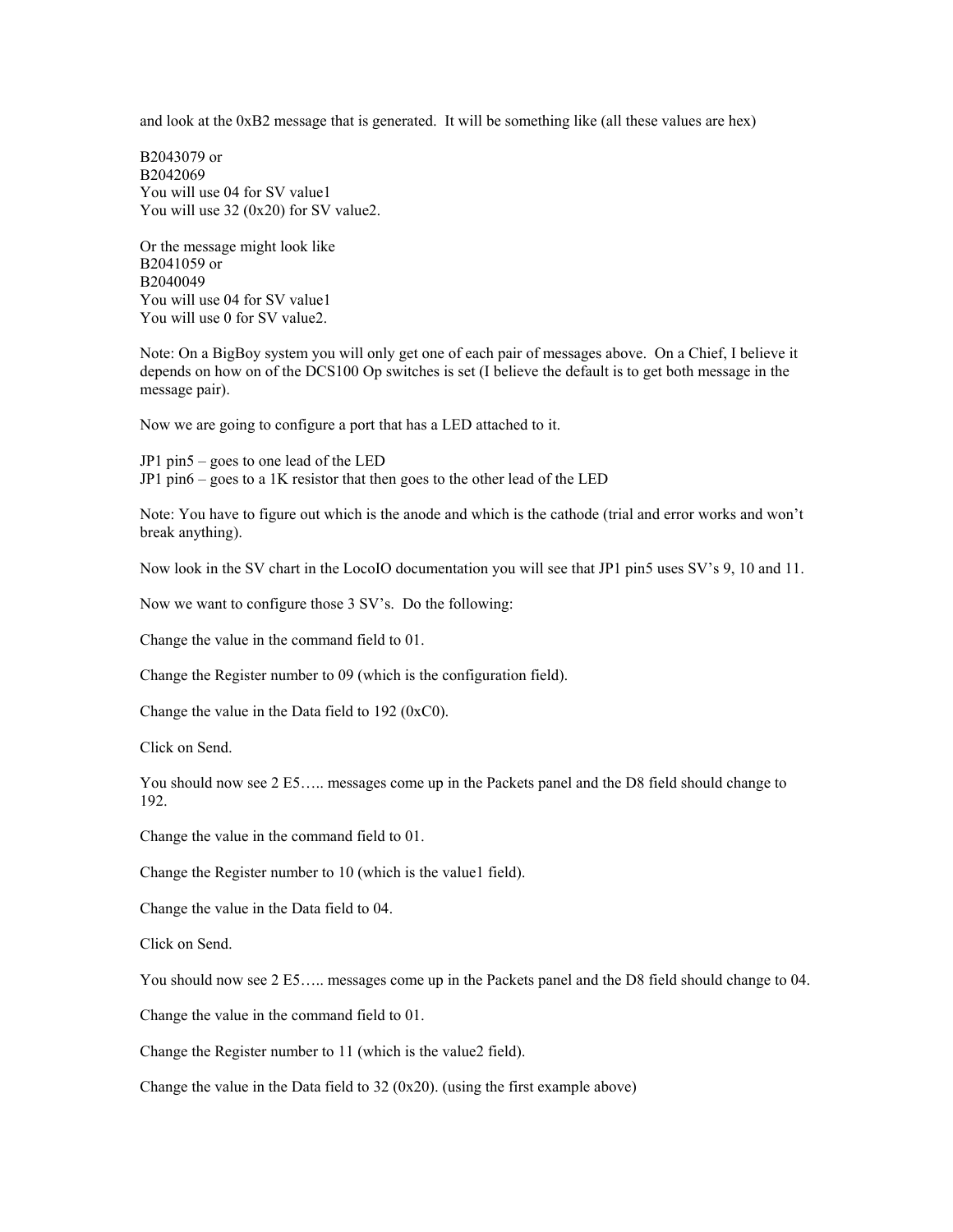Click on Send.

You should now see 2 E5….. messages come up in the Packets panel and the D8 field should change to 32.

Now, turn off the power to the LocoIO.

Connect a LED to JP1 pins 5and 6 as documented above.

Now, turn on the power to the LocoIO.

Now take the engine off and back on to the block you are testing. The LED will now come on.

Now take the engine off and back on to the block you are testing. The LED will now go off.

# **To turn a LED on and off from a OPC\_SW\_REQ (0xB0) message (usually to turn on a LED to indicate switch position)**

First decide what is going to generate the OPC\_INPUT\_REP message. One way this is done is by changing a turnout position.

Note: Normally to use this functionality you will work with 2 ports. One port will turn a LED on when a turnout is closed and turn the same LED off when the turnout is thrown. The other port will turn on a different LED when the same turnout is thrown and turn it off when it is closed.

Go over to your layout and change a turnout and look at the 0xB0 message that is generated. It will be something like (all these values are hex)

B01C1043 (this is thrown) You will use 28 (0x1C) for SV value1. You will use 16 (0x10) for SV value2.

or

B01C3063 (this is closed) You will use 28 (0x1C) for SV value1. You will use 48 (0x30) for SV value2.

Now we are going to configure a port that has a LED attached to it. We will do the thrown LED first.

JP1 pin7 – goes to one lead of the LED JP1 pin8 – goes to a 1K resistor that then goes to the other lead of the LED

Now look in the SV chart in the LocoIO documentation you will see that JP1 pin7 uses SV's 12, 13 and 14.

Now we want to configure those 3 SV's. Do the following:

Change the value in the command field to 01.

Change the Register number to 12 (which is the configuration field).

Change the value in the Data field to 128 (0x80).

Click on Send.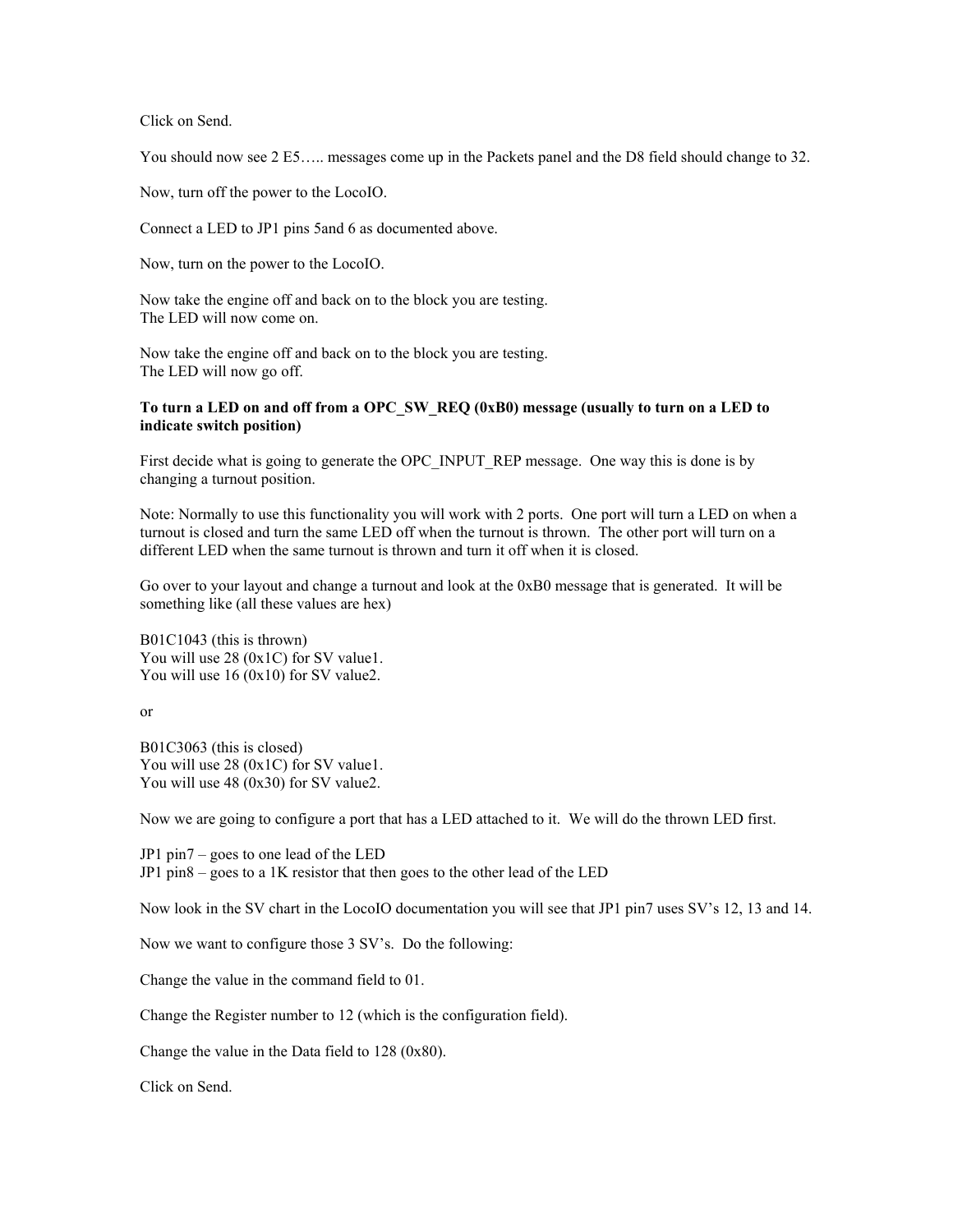You should now see 2 E5….. messages come up in the Packets panel and the D8 field should change to 128.

Change the value in the command field to 01.

Change the Register number to 13 (which is the value1 field).

Change the value in the Data field to 28 (0x1C).

Click on Send.

You should now see 2 E5..... messages come up in the Packets panel and the D8 field should change to 28.

Change the value in the command field to 01.

Change the Register number to 14 (which is the value2 field).

Change the value in the Data field to 16.

Click on Send.

You should now see 2 E5….. messages come up in the Packets panel and the D8 field should change to 16.

Now, turn off the power to the LocoIO.

Connect a LED to JP1 pins 7and 8 as documented above.

Now, turn on the power to the LocoIO.

Now turn the turnout you are working with to thrown The LED will now come on

Now turn the turnout you are working with to closed The LED will now go off.

Now we are going to configure a port that has a LED attached to it. We will do the closed LED now.

JP1 pin9 – goes to one lead of the LED JP1 pin10 – goes to a 1K resistor that then goes to the other lead of the LED

Now look in the SV chart in the LocoIO documentation you will see that JP1 pin9 uses SV's 15, 16 and 17.

Now we want to configure those 3 SV's. Do the following:

Change the value in the command field to 01.

Change the Register number to 15 (which is the configuration field).

Change the value in the Data field to 128 (0x80).

Click on Send.

You should now see 2 E5….. messages come up in the Packets panel and the D8 field should change to 128.

Change the value in the command field to 01.